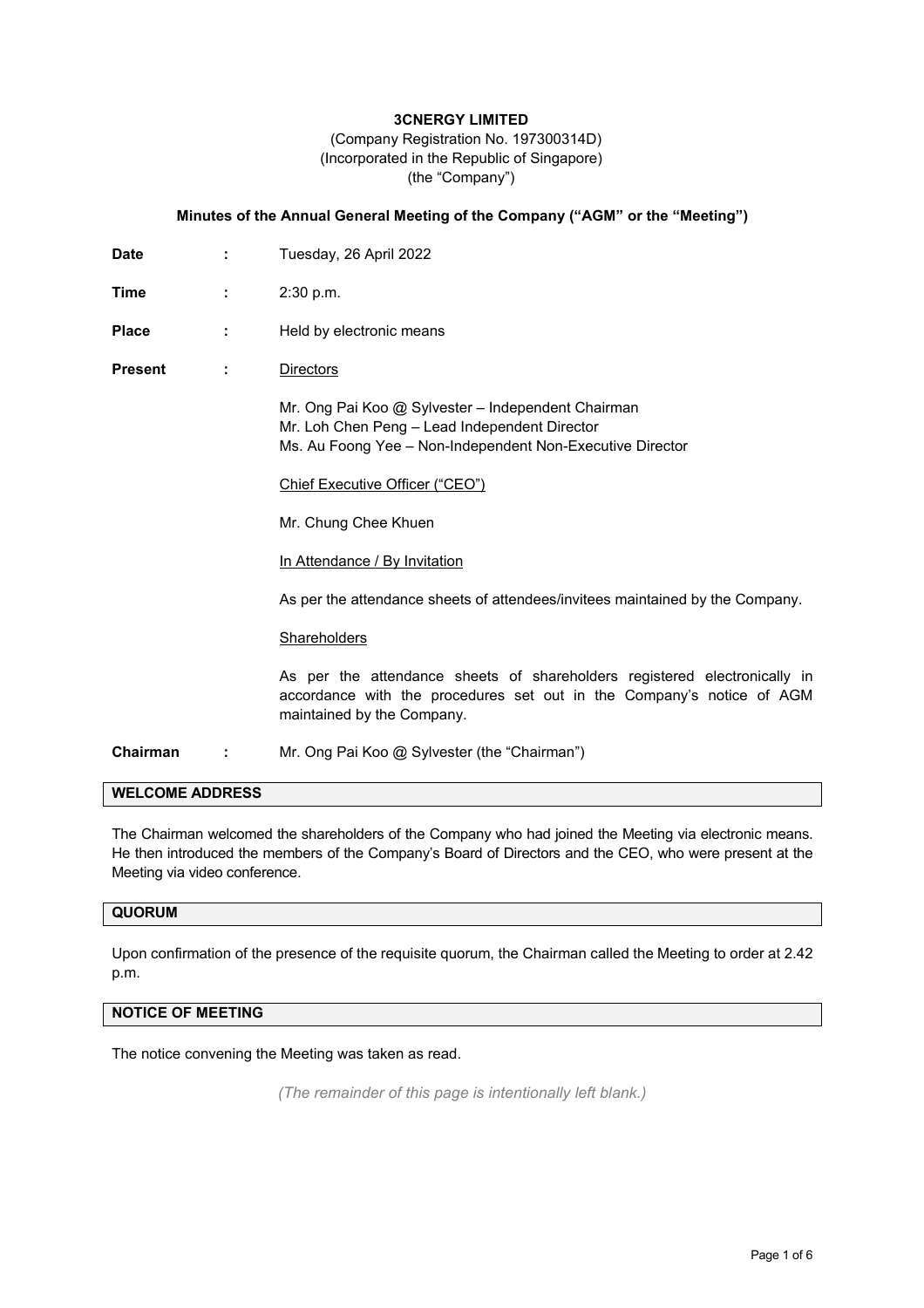#### **POLLING PROCESS**

The Chairman informed that the Company had received proxy forms from shareholders appointing Chairman of the Meeting as their proxy to vote on their behalf on the resolutions tabled at the Meeting.

He further informed that all proposed resolutions at the Meeting had been voted by way of poll and Janusys Consultants Pte. Ltd., the appointed scrutineer for the Meeting, had independently checked and verified the validity of the proxy forms and votes received by the Company before the Meeting. Results of the poll for each resolution would be announced during the Meeting.

### **QUESTIONS**

The Company had invited shareholders to submit their questions to the Company by 19 April 2022 via email or post. However, there were no questions received from shareholders prior to the Meeting.

### **MEETING AGENDA**

#### **ORDINARY RESOLUTION 1**

### **Directors' Statement and Audited Financial Statements for the Financial Year Ended 31 December 2021 together with the Auditors' Report thereon**

The Meeting proceeded to receive and consider the directors' statement and audited financial statements for the financial year ended 31 December 2021 together with the auditors' report thereon.

The following ordinary resolution was proposed by the Chairman:

*"That the directors' statement and audited financial statements of the Company for the financial year ended 31 December 2021 together with the auditors' report thereon, be hereby received and adopted."* 

The results of the poll for the motion were as follows:

| <b>Votes</b> | No. of Votes  | Percentage |
|--------------|---------------|------------|
| For          | 1.447.948.940 | 100.00%    |
| Against      |               | $0.00\%$   |

By all votes received in favour of the resolution, the Chairman declared the resolution duly carried.

### **ORDINARY RESOLUTION 2**

### **Payment of Directors' Fees of S\$80,351/- for the Financial Year Ending 31 December 2022**

The following resolution was proposed by the Chairman:

*"That the payment of directors' fees of S\$80,351/- for the financial year ending 31 December 2022, to be paid half yearly in arrears, be hereby approved."* 

The results of the poll for the motion were as follows:

| <b>Votes</b> | No. of Votes  | Percentage |
|--------------|---------------|------------|
| For          | 1,447,948,940 | 100.00%    |
| Against      |               | $0.00\%$   |

By all votes received in favour of the resolution, the Chairman declared the resolution duly carried.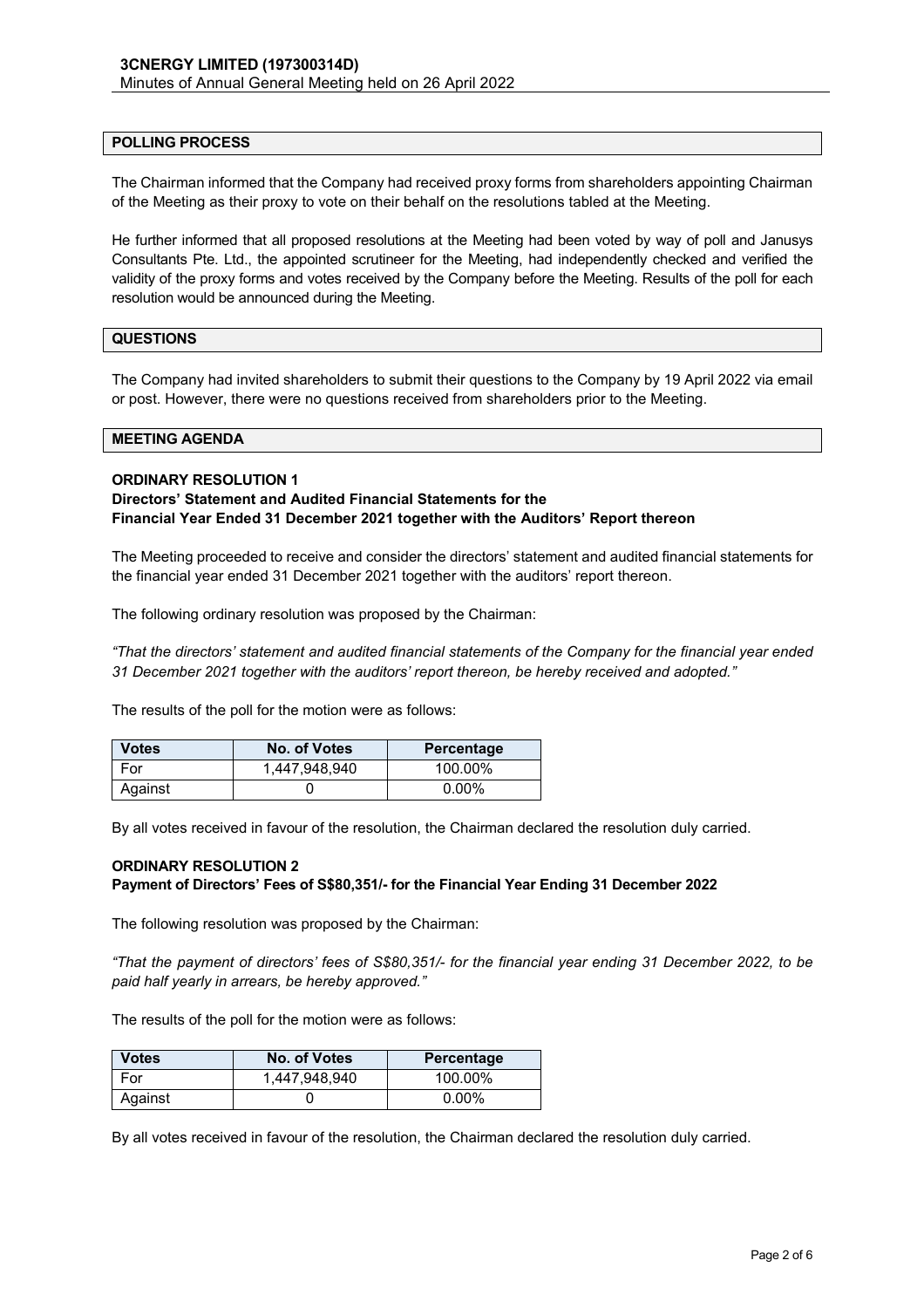### **ORDINARY RESOLUTION 3 Re-election of Ms. Au Foong Yee as Director**

The following ordinary resolution was proposed by the Chairman:

*"That Ms. Au Foong Yee, who retires under article 103 of the Company's constitution, be hereby re-elected director of the Company."* 

The results of the poll for the motion were as follows:

| <b>Votes</b> | No. of Votes  | Percentage |
|--------------|---------------|------------|
| For          | 1,447,948,940 | 100.00%    |
| Against      |               | $0.00\%$   |

By all votes received in favour of the resolution, the Chairman declared the resolution duly carried.

# **ORDINARY RESOLUTION 4**

### **Re-election of Mr. Loh Chen Peng as Director**

The following ordinary resolution was proposed by the Chairman:

*"That Mr. Loh Chen Peng, who retires under article 99 of the Company's constitution, be hereby re-elected director of the Company."* 

The results of the poll for the motion were as follows:

| <b>Votes</b> | No. of Votes  | Percentage |
|--------------|---------------|------------|
| For          | 1,447,948,940 | 100.00%    |
| Against      |               | $0.00\%$   |

By all votes received in favour of the resolution, the Chairman declared the resolution duly carried.

# **ORDINARY RESOLUTION 5 Re-appointment of Mazars LLP as Auditors**

The Chairman informed that Mazars LLP had expressed their willingness to continue in office.

Thereupon, the Chairman proposed:

*"That Mazars LLP be hereby re-appointed as auditors of the Company for the financial year ending 31 December 2022 at a fee to be agreed upon with the directors and to hold office until the conclusion of the next annual general meeting."* 

The results of the poll for the motion were as follows:

| <b>Votes</b> | No. of Votes  | Percentage |
|--------------|---------------|------------|
| For          | 1,447,948,940 | 100.00%    |
| Against      |               | $0.00\%$   |

By all votes received in favour of the resolution, the Chairman declared the resolution duly carried.

*(The remainder of this page is intentionally left blank.)*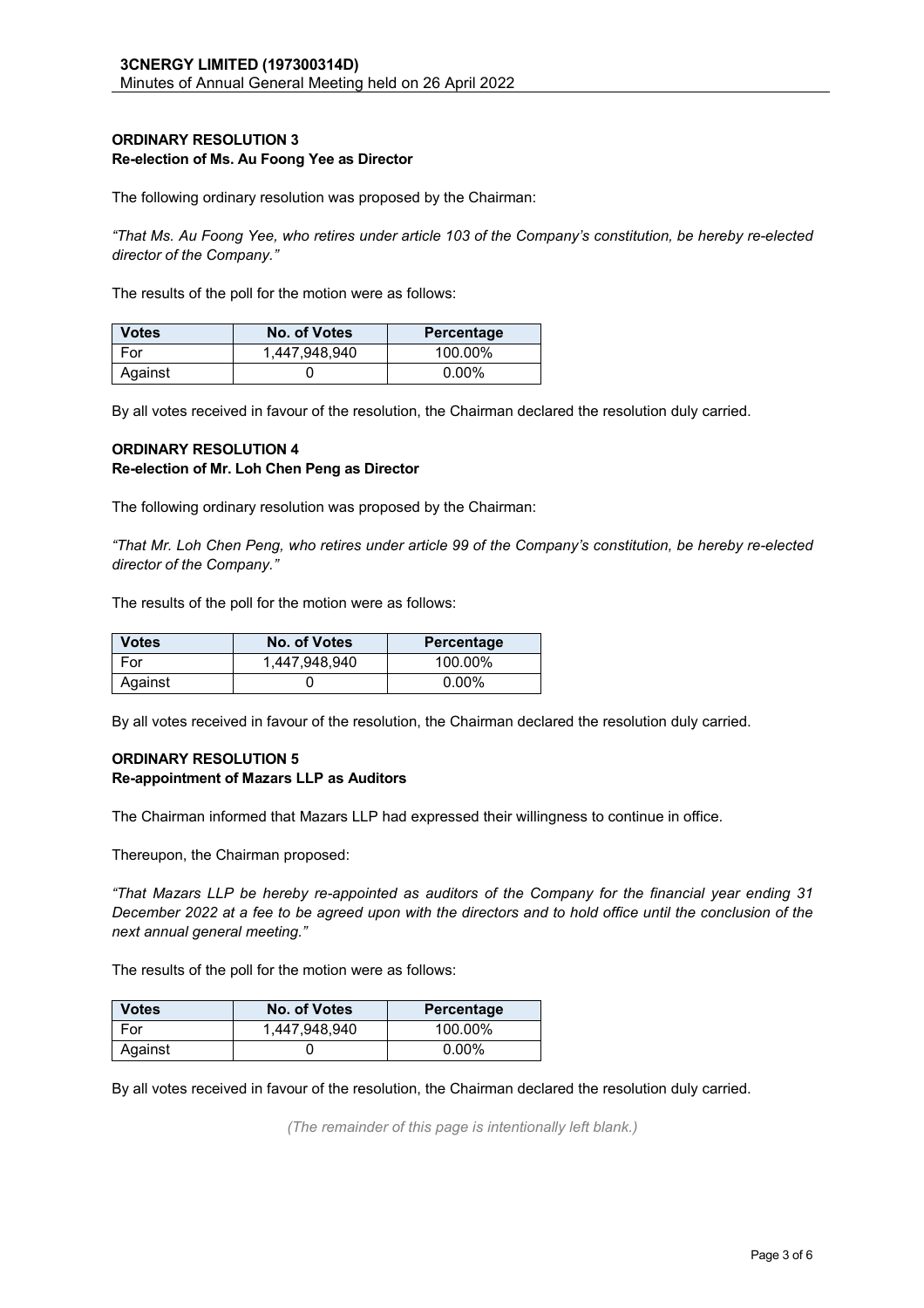# **ORDINARY RESOLUTION 6 Authority to Allot and Issue Shares**

The following ordinary resolution was proposed by the Chairman:

"That pursuant to section 161 of the Companies Act 1967 of Singapore (the "Act") and rule 806 of the Listing Manual (Section B: Rules of Catalist) of the Singapore Exchange Securities Trading Limited (the "SGX-ST") ("Rules of Catalist"), the directors of the Company be authorised and empowered to:

- (I) (a) allot and issue shares in the capital of the Company ("Shares") whether by way of rights, bonus or otherwise; and/or
	- (b) make or grant offers, agreements or options (collectively, "Instruments") that might or would require Shares to be issued, including but not limited to the creation and issue of (as well as adjustments to) warrants, debentures, convertible securities or other instruments convertible into Shares,

 at any time and upon such terms and conditions and for such purposes and to such persons as the directors of the Company may, in their absolute discretion, deem fit; and

- (II) notwithstanding that the authority conferred by this resolution may have ceased to be in force, issue Shares in pursuance of any Instruments made or granted by the directors of the Company while this resolution was in force, provided that:
	- (a) the aggregate number of Shares to be allotted and issued (including Shares to be issued in pursuance of Instruments made or granted) pursuant to this resolution, shall not exceed one hundred per cent (100%) of the total number of issued Shares (excluding treasury shares and subsidiary holdings) (as calculated in accordance with subparagraph (b) below), of which the aggregate number of Shares to be allotted and issued (including Shares to be issued in pursuance of Instruments made or granted) other than on a pro rata basis to the existing shareholders of the Company shall not exceed fifty per cent (50%) of the total number of issued Shares (excluding treasury shares and subsidiary holdings) (as calculated in accordance with sub-paragraph (b) below);
	- (b) (subject to such manner of calculation as may be prescribed by the SGX-ST) for the purpose of determining the aggregate number of Shares (including Shares to be issued in pursuance of the Instruments, made or granted pursuant to this resolution) that may be issued under sub-paragraph (a) above, the percentage of the total number of issued Shares (excluding treasury shares and subsidiary holdings) shall be based on the Company's total number of issued Shares (excluding treasury shares and subsidiary holdings) at the time this resolution is passed, after adjusting for:
		- (i) new Shares arising from the conversion or exercise of any convertible securities;
		- (ii) new Shares arising from exercising of share options or vesting of share awards, provided the share options or share awards (as the case may be) were granted in compliance with Part VIII of Chapter 8 of the Rules of Catalist; and
		- (iii) any subsequent bonus issue, consolidation or subdivision of Shares.

 Adjustments in accordance with sub-paragraph (b)(i) or (b)(ii) above are only to be made in respect of new Shares arising from convertible securities, share options or share awards which were issued and outstanding or subsisting at the time of the passing of this resolution;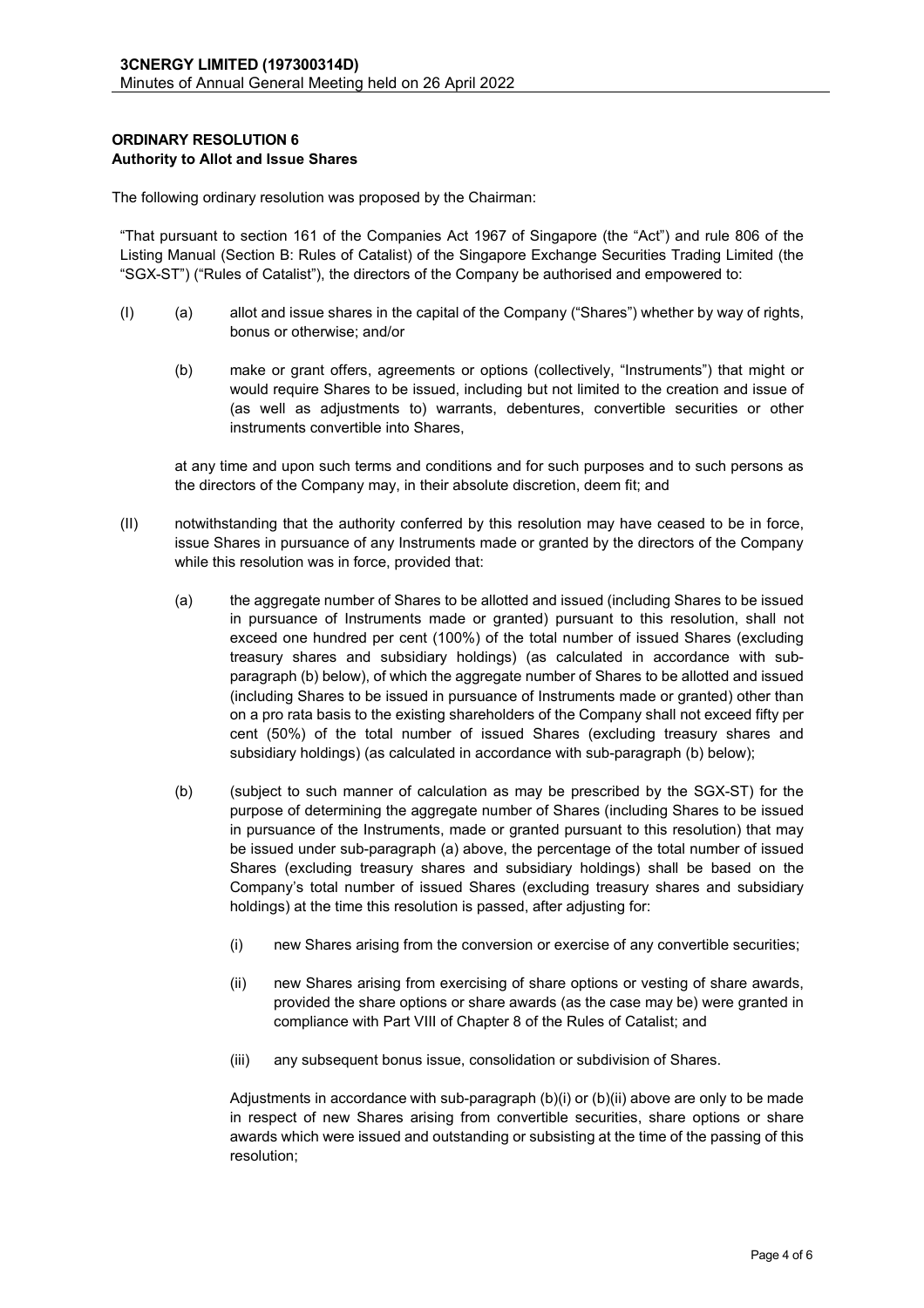- (c) in exercising the authority conferred by this resolution, the Company shall comply with the provisions of the Rules of Catalist for the time being in force (unless such compliance has been waived by the SGX-ST), and all applicable legal requirements under the Act and the Company's constitution for the time being of the Company; and
- (d) the authority conferred by this resolution shall, unless revoked or varied by the Company in general meeting, continue to be in force until the conclusion of the Company's next annual general meeting or the date by which the next annual general meeting of the Company is required by law to be held, whichever is earlier."

The results of the poll for the motion were as follows:

| <b>Votes</b> | No. of Votes  | Percentage |
|--------------|---------------|------------|
| For          | 1,447,948,940 | 100.00%    |
| Against      |               | $0.00\%$   |

By all votes received in favour of the resolution, the Chairman declared the resolution duly carried.

### **ORDINARY RESOLUTION 7**

### **Approval for Renewal of Shareholders' Mandate for Interested Person Transactions**

The following ordinary resolution was proposed by the Chairman:

"That:

- (I) approval be and is hereby given, for the purposes of Chapter 9 of the Rules of Catalist ("Chapter 9") for the Company, its subsidiaries and associated companies that are entities at risk (as defined in Chapter 9), or any of them, to enter into any of the transactions falling within the types of interested person transactions described in the Addendum with the class of interested persons described in the Addendum, provided that the procedures for determining transaction prices are sufficient to ensure that the transactions will be carried out on normal commercial terms and will not be prejudicial to the interests of the Company and its minority shareholders (the "IPT Mandate");
- (II) the IPT Mandate shall, unless revoked or varied by the Company in general meeting, continue in force until the conclusion of the next annual general meeting of the Company;
- (III) the audit committee of the Company be and is hereby authorised to take such action as it deems proper in respect of the review procedures and/or to modify or implement such review procedures as may be necessary to take into consideration any amendment to Chapter 9 which may be prescribed by the SGX-ST from time to time; and
- (IV) the board of directors of the Company and any of them be and are hereby authorised to complete and do all such acts and things (including without limitation, executing all such documents as may be required) as they or he may consider expedient or necessary or in the interests of the Company to give effect to the transactions contemplated and/or authorised by the IPT Mandate and/or this resolution."

The results of the poll for the motion were as follows:

| <b>Votes</b> | No. of Votes | Percentage |
|--------------|--------------|------------|
| For          | 1.100        | 100.00%    |
| Against      |              | $0.00\%$   |

By all votes received in favour of the resolution, the Chairman declared the resolution duly carried.